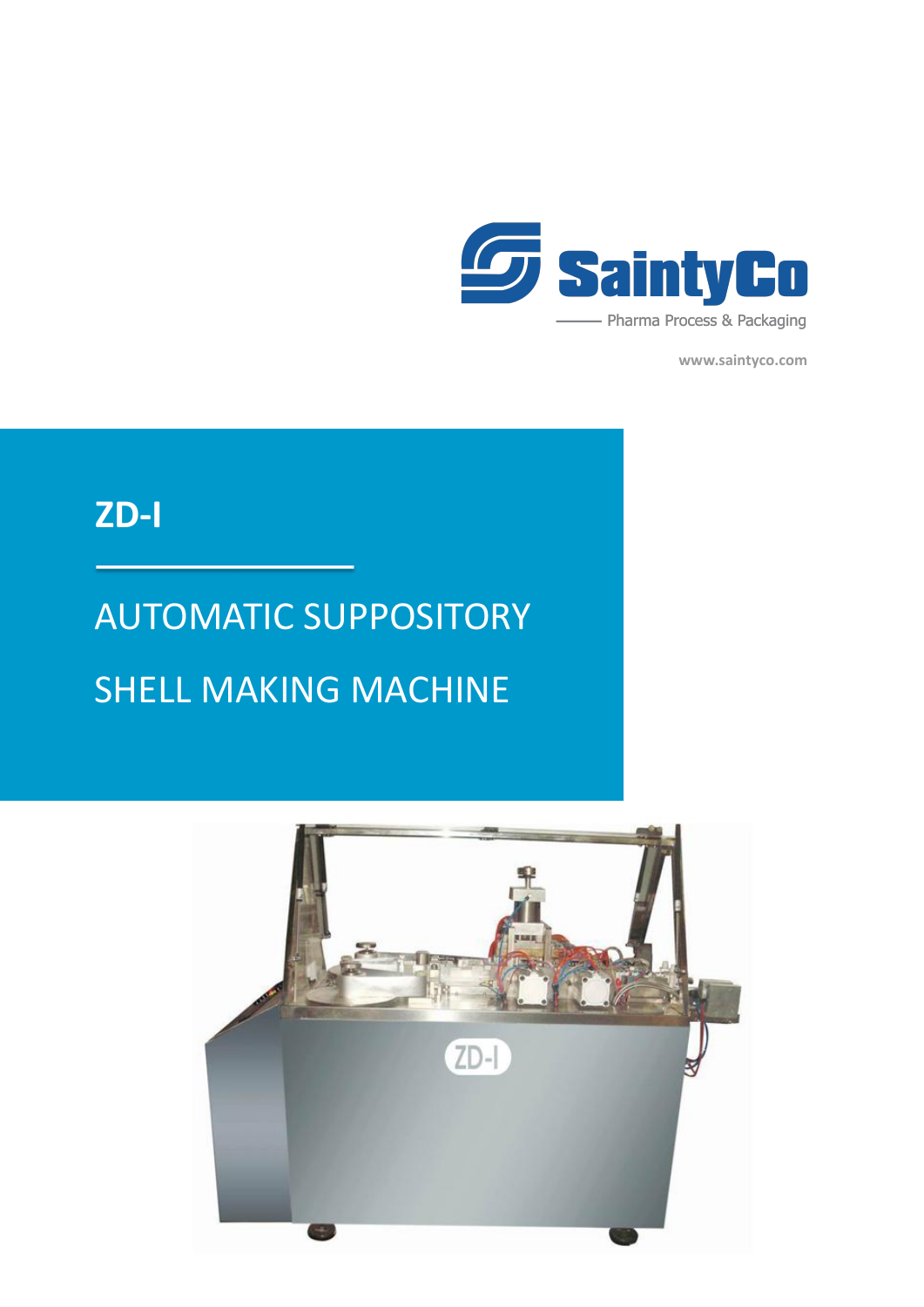# **AUTOMATIC SUPPOSITORY SHELL MAKING MACHINE**



ZD-I fully automatic suppository shell making machine is the forming equipment that make piece material into bullet head(torpeto),duck mouth type suppository packing belt by feeding, pre-heated, welding, heating froth forming,making split line,cutting bottom side of triangle. It is the first equipment of product line.

**ZD-I**

**ZD-I**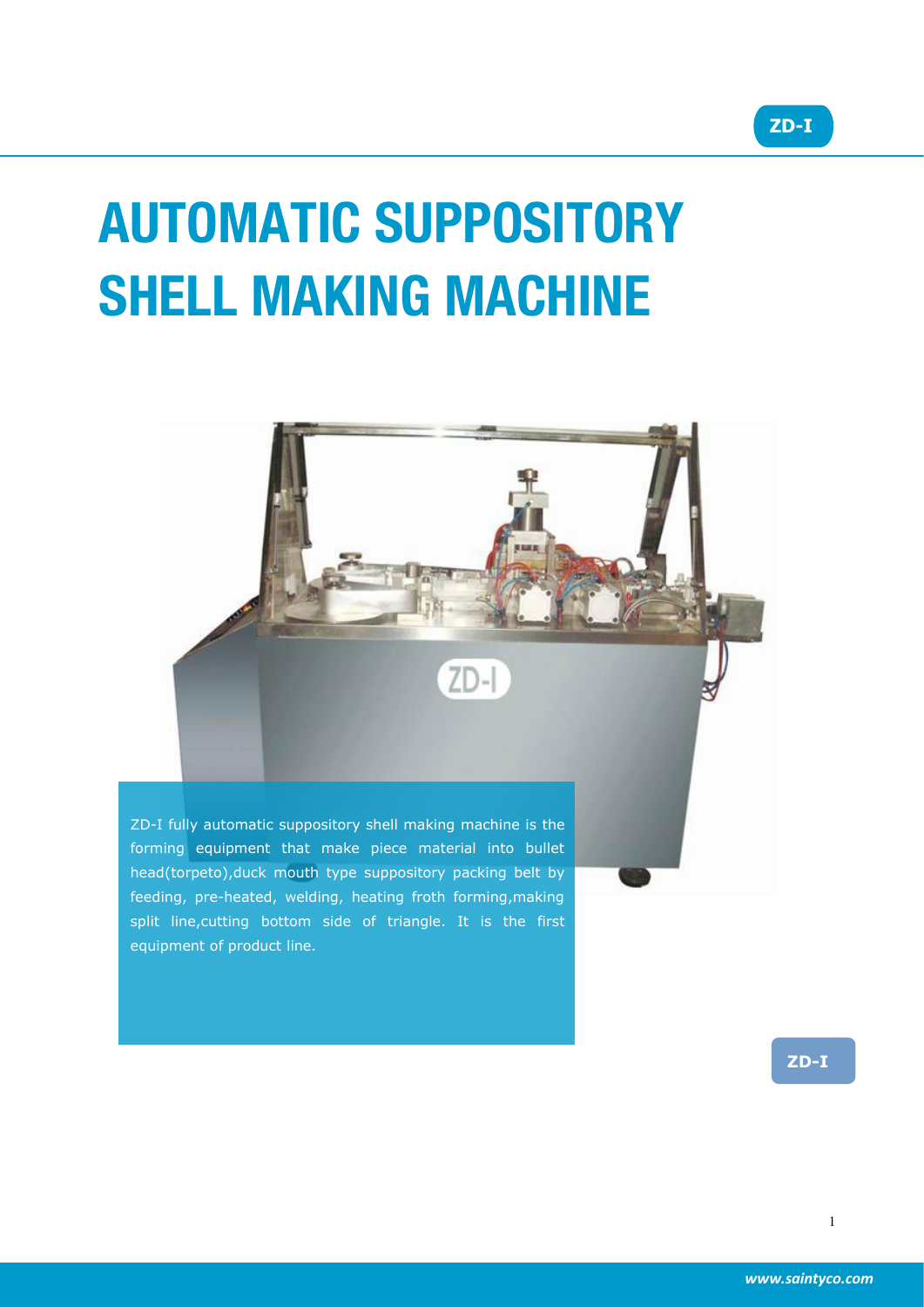### **ZD-I**

#### **Work Procedure:**

Two rolls of PVC(PVC/PE) material with diameter∮300mm, inner diameter ∮ 75mm are separately installed on belt – disk which equipped automatic brake system. After clamped tightly by jaw The material are transferred in turn to pre – heated, welding,froth forming die by feeding dolly according to cylinder travel. Heating blow making to suppository belt was as same as the shape of die, welded fastness,free gas leak, thick even,The split line can be made and the bottom side of triangle can be cut according to user's needs. The material will go under the filling nozzle automatically after eliminate static electricity wait for pouring. The above motion are all completed by pneumatic, controlled automatically by programmable controller.







| <b>Technical Data</b>      | $ZD-I$                                                                          |
|----------------------------|---------------------------------------------------------------------------------|
| Output                     | 7200-9800 granules/hour                                                         |
| Filling volume             | $0 \sim 4a$                                                                     |
| Central distance           | bullet head (torpeto) 17.5mm, duck mouth: 26.25mm                               |
| Suppository shape          | optional specification, shape. Design and machining according to<br>user's need |
| Air pressure               | 0.65Mpa                                                                         |
| Gas consumption            | 0.8 <sup>m3</sup> /min                                                          |
| Application piece material | PVC, PVC/PE height:60mm-64mm thickness: 0.15±0.01                               |
| Overall dimensions         | $2100 \times 700 \times 1300$ mm (L × W × H)                                    |
| Weight of overall machine  | 500Kg                                                                           |